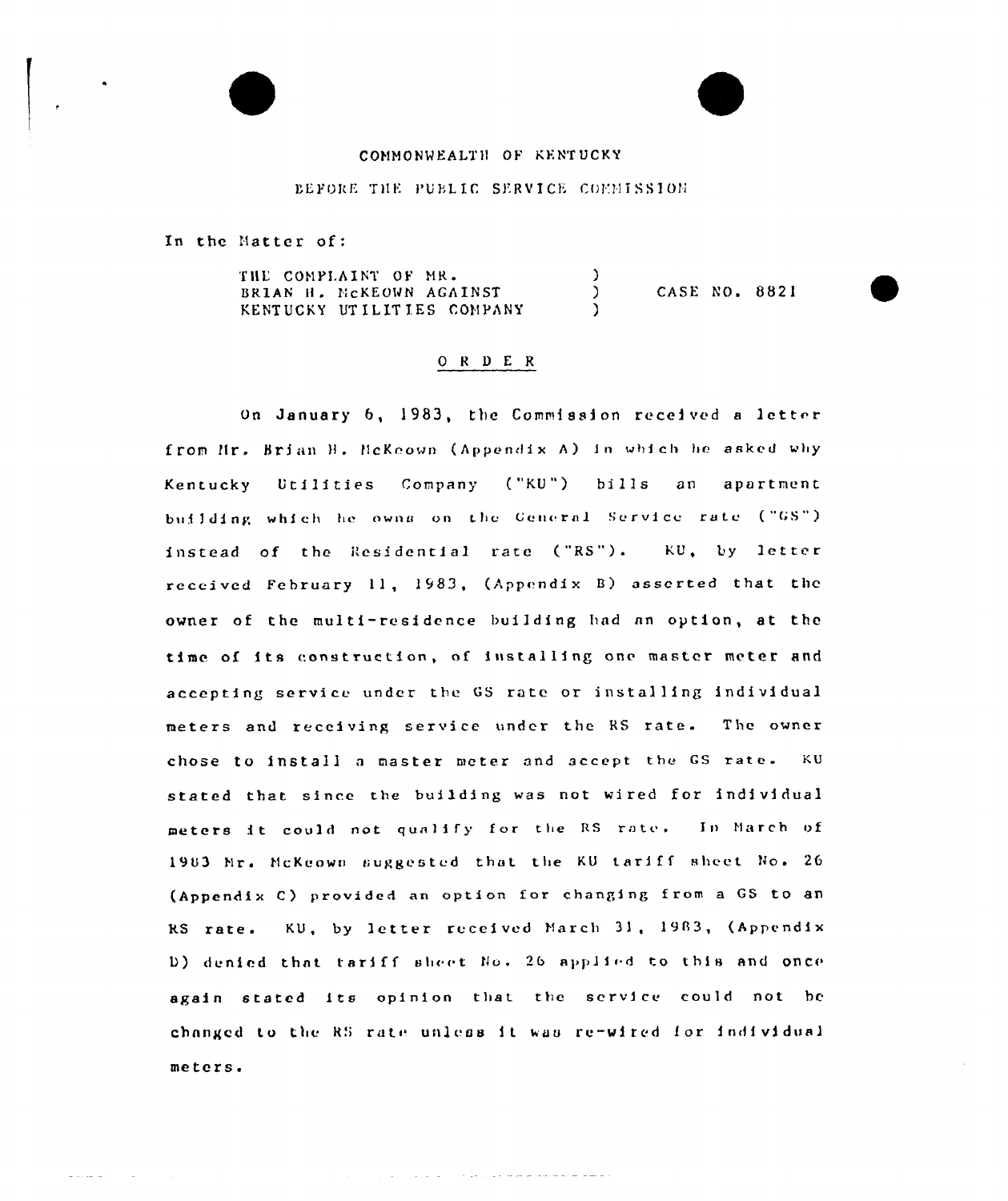

The Commission, having considered the record and being advised, hereby ORDERS that this matter be and it hereby is set for hearing on June 3, 1983, at  $9:00$  a.m., Eastern Daylight Time, in the Commission's offices at Frankfort, Kentucky.

IT IS FURTHER ORDERED that KU shall appear at the hearing and present testimony relative to this matter.

Done at Frankfort, Kentucky, this 6th day of May, 1983.

PUBLIC SERVICE COMMISSION

 $a$ irman

<u>ecine</u>

Vice Chairman

**Commissioner** 

**ATTEST:** 

**Secretary**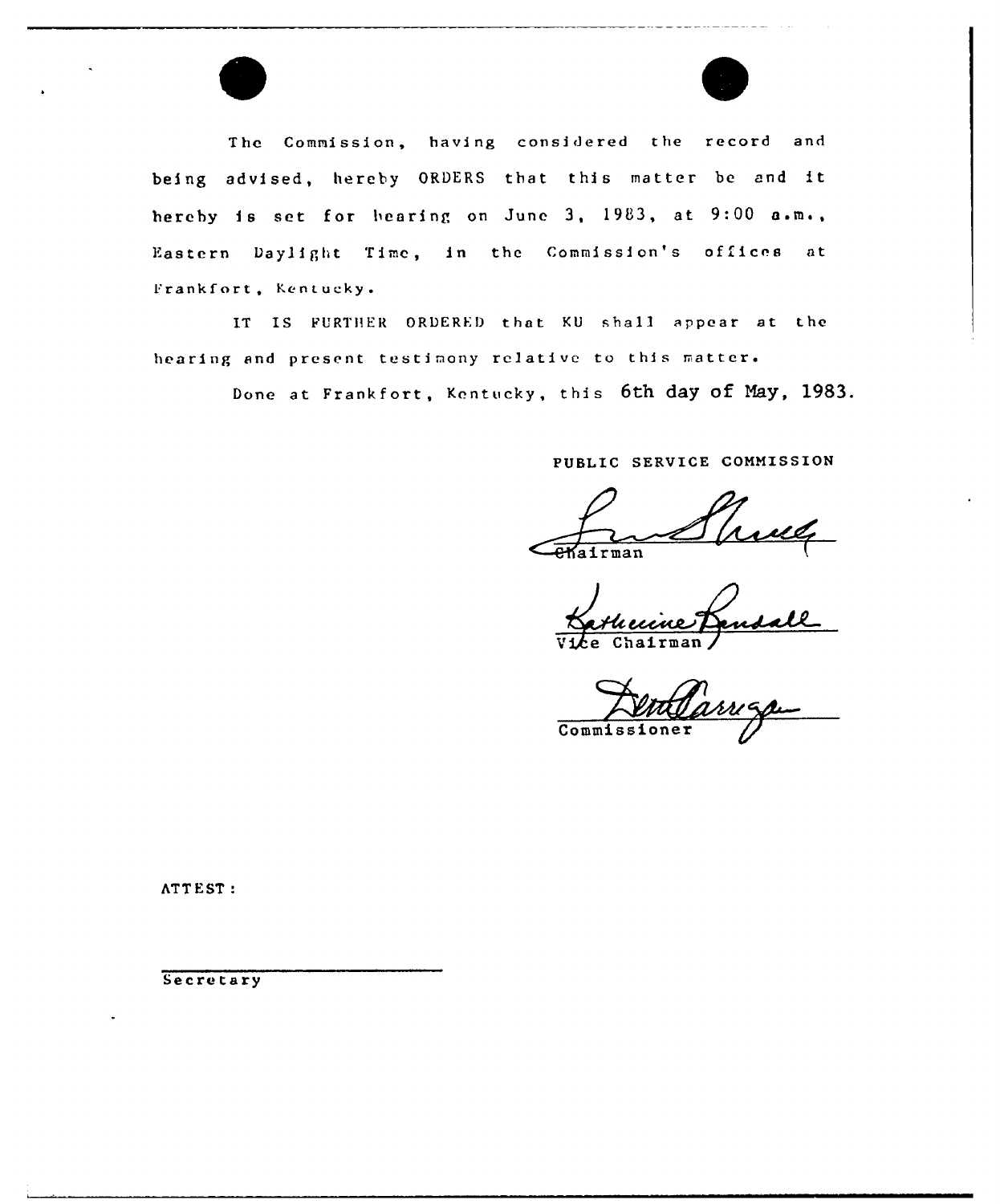

Brian McKeown<br>1309 O outh Ct. louth Ct. Lexington, Kentacky 40503 Telephone 800-432-9285-Office or 606-2SS 4423 Office 606-223 4651-Home

January 3, <sup>1983</sup> (APPENDIX "A")

 $J_{av}$ ,  $C$  19 $F$ 3

Ns. Laura Murrell, Commissioner Public Service Commission P.O. Box 615 Frankfort, Kentucky 40602

Dear Commissioner Hurrell:

Almost by happenstance I have learned that tenants living in multiple unit apartment buildings, whose electricity usage is not monitored on individual meters, are charged higher rates, (seemingly because they are treated as "commercial" rather than "residential" customers), that "commercial" rather than "residential" customers), than<br>those whose electricity usage is "separated" by individual<br>meters.

As an owner of a twelve-unit apartment building, I periodically calculate the cost of utilities for each tenant and then include this amount in the rents. Because my building has only one "master" meter, the resultant electric bills, (which are then passed on to the tenants), are  $20\overline{z}-25\overline{z}$ higher than if these same customers of Kentucky Utilities were on individual meters.

This travesty has been presented to the locai Kentucky Utilities people, (who were cordial but adamant), who argue strongly that they "do not legis1ate, but only enforce the regulations". My argument was that if the regulation allowed one class of customers to pay a higher (substantially rate for identical service than another group, the regulation was discriminatory and unfair, if not downright unconstitutional.

In my supreme naivete', I suggested (as a compromise) that all past overcharges be forgiven, and to begin 1983 with the appropriate "residential" rate. Kentucky Utilities declined.

Zf there were some logical reason for this rate disparity, this letter would have been unnecessary. (In fact, she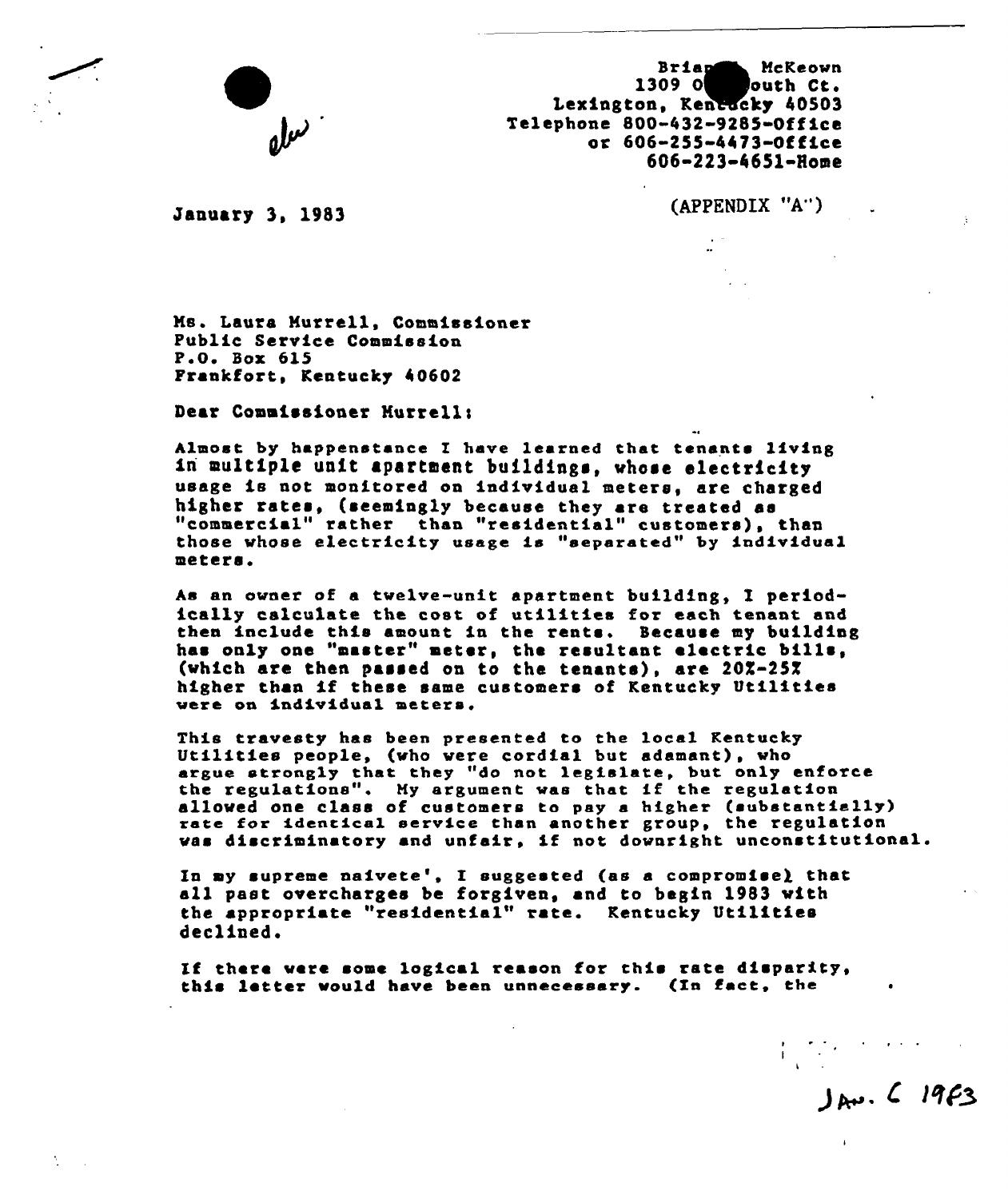

total operating costs for Kentucky Utilities should be less, since they have to read only one meter and bill one party, while their transmission costs should be constant.)

Lastly, my tenants have been further discriminated against by application of the 5% Kentucky Sales Tax, whereas<br>residential customers (as narrowly defined by Kentucky Utilities) are exempt from this tax (which, incidentally, is on top of the .0157 Lexington Franchise Tax and the approximate 3Z School Tax).

Please advise at your earliest convenience whether you are<br>in agreement with Kentucky Utilities' arbitrary view; and, in agreement with Kentucky Utilities' arbitrary view; and, if they are correctly applying the regulation as it is If they are correctly applying the regulation as it is<br>written, what action, if any, your commission is preparin in order to remedy an obvious inequity2

Sincerely,<br> $\bigoplus_{\alpha \in \mathbb{N}} \bigoplus_{\alpha \in \mathbb{N}} M$ / $\bigoplus_{\alpha \in \mathbb{N}}$ 

Brian 8. McKeovn

BHM/lwg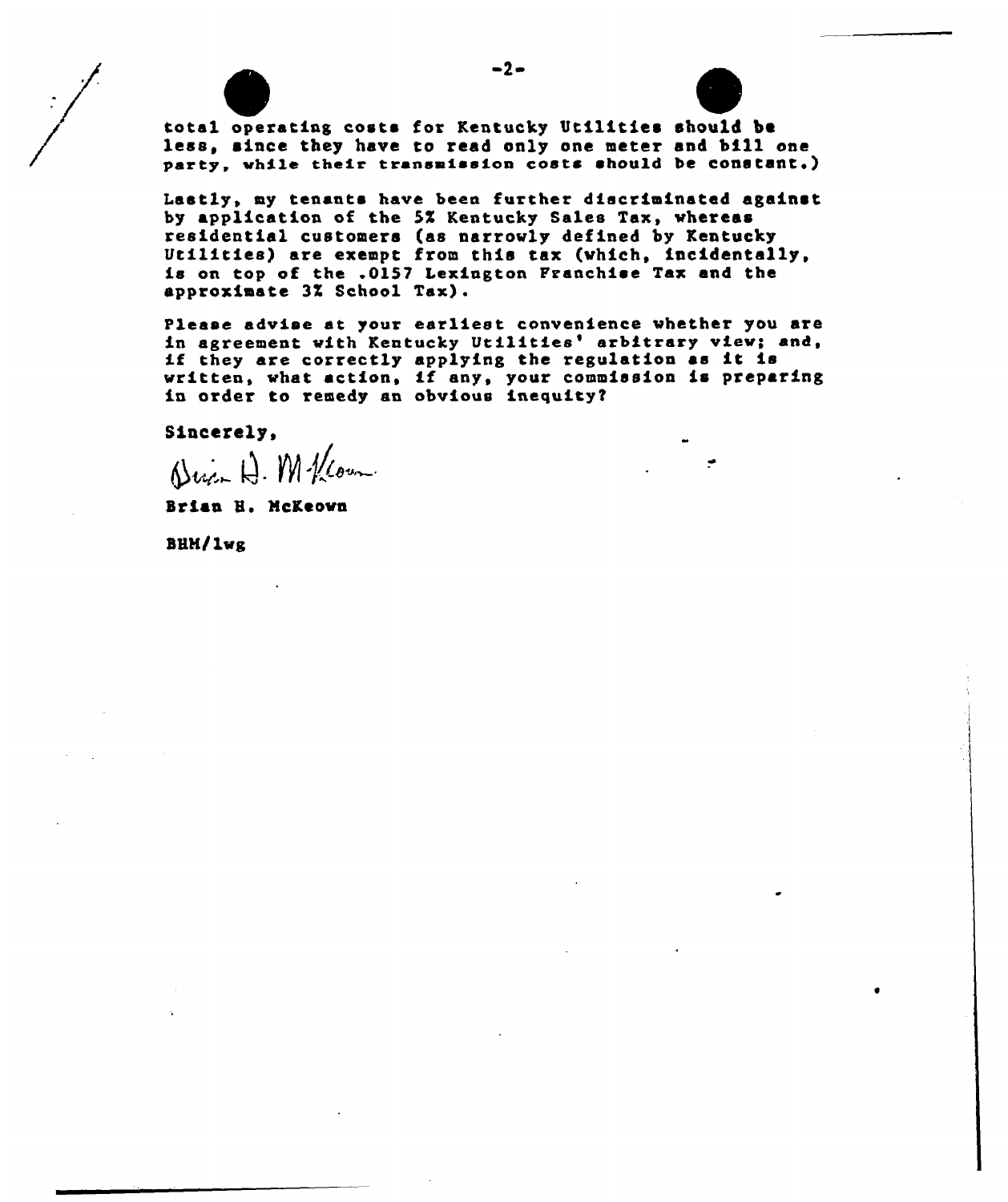

KENTUCKY IJTILITIES COMPANY

ONE QUALITY SYREET LEXINGTON. KENTUCKY 40507

OFFICE OF VICE PRESIDENT



February 10, 1983

Nr. Claude G. Rhorer, Jr., Director Division of Utility Engineering and Services Public Service Commission 730 Schenkel Lane P.O. Box 615 Frankfort, Kentucky 40602

fitte mark of 1000

 $FEB \neq_{\mathcal{I}} T \oplus_{\mathcal{J}}$ 

Lifthurchailed  $\frac{1}{4}$   $\frac{8}{8}$ 

Dear Nr. Rhorer:

This is in response to your letter of January 7, 1983, which forwarde a copy of a letter from Mr. Brian H. McKeown, 1309 Old South Court, Lexington, Kentucky, wherein he questions the application of our General Service rate to his master-metered, twelve-unit apartment building.

Apparently, Nr. NcKeown is concerned about rate application to his apartment building located at <sup>1874</sup> Augusta Drive in Lexington. As specified in his letter of January 3, <sup>1983</sup> to Commissioner Murrell, this is <sup>a</sup> twelve-unit apartment building with a single meter.

Our recorded date of service to this building in Nr. NcKeown's name is December 28, 1978. Since service was established prior to May 31, 1981, PSC Regulation 807 KAR 5:046 does not apply. This Regulation specifie that after May 31, 1981 all newly constructed buildings of this sort are to have individual meters for each dwelling unit.

The Company's Rules and Regulations, as filed and approved state that "When two or more rates are available for certain classes of service the conditions under which they are applicable to the requirements of particular customers are plainly set forth in the Company's published<br>rate schedules. The choice of such rate lies with the customer."<br>Original Sheet No. 4, our Residential Service Rate Sheet states, under Original Sheet No. 4, our Residential Service Rate Sheet states, under availability of service, that it is available for "....service to residences, individual apartments ..." At the time of construction of this apartment building the owner apparently exercised the option for single meter service. The primary reason for selection of single meter service would have been the substantial savings in wiring costs in not installing individual meter bases with individual main disconnects. This option also meant that the applicable rate was then and is now the General Service Rate.

Nr. NcKeown still has the option of installing twelve meters, one for each individual apartment. In addition, he would probably need to retain the one commercial meter for outside lights, house lights, and heating and cooling equipment if this is central unit equipment. In this manner, his tenants would qualify for the residential rate. His letter indicates he is legitimately quite concerned about obtaining the lowest possible rate for his tenants. We share this concern.

 $255 - 1961$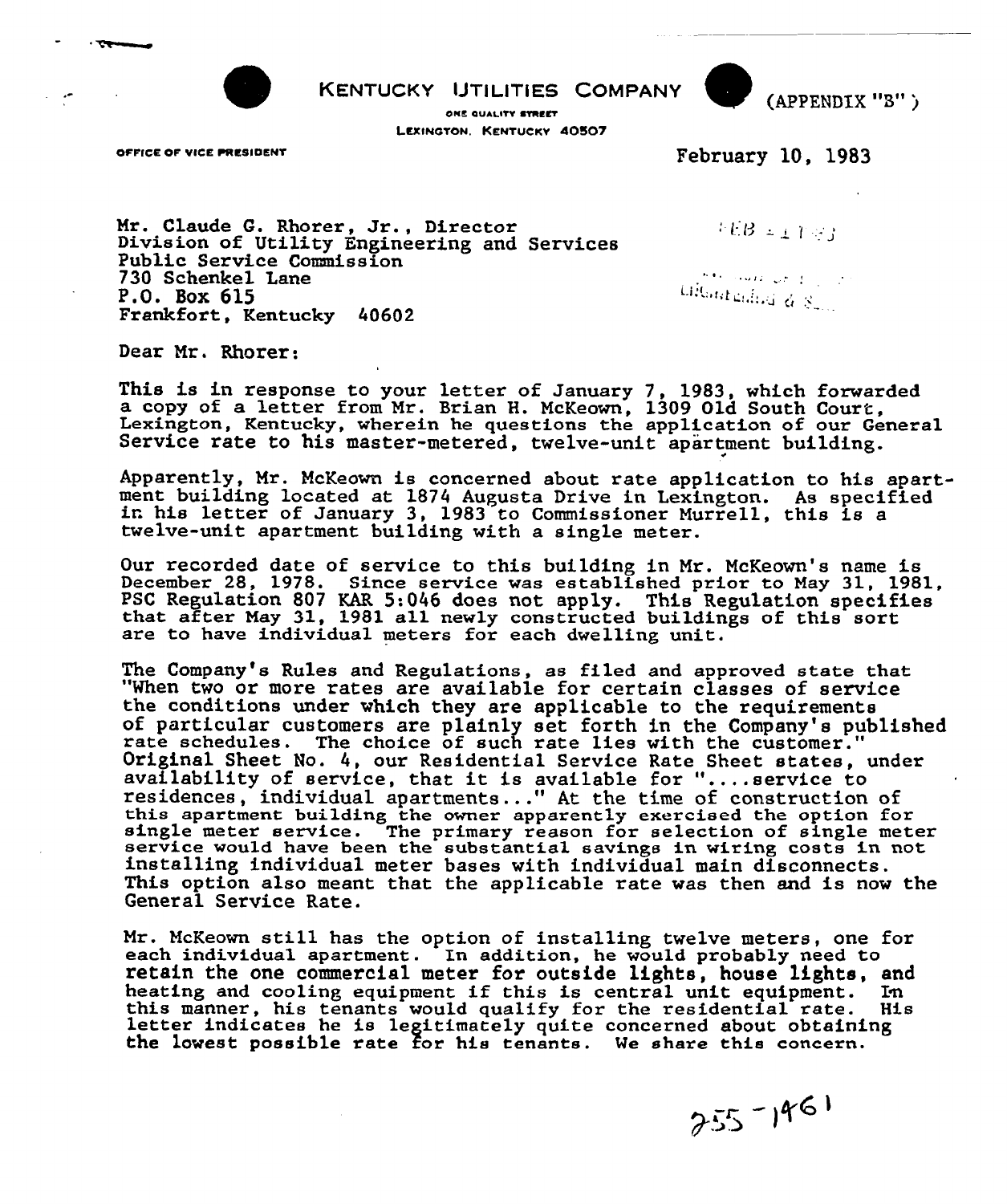-2 -



Mr. McKeown first called our office on Thursday, January 6, 1983 and talked to our Lexington District Billing Supervisox who discussed the application of residential and commercial rates with him and explained to him that since his apartment complex was not individually metered for each dwelling, it did not qualify for the Residentia1 Service rate. In addition, our Customer Services Advisor talked to Mr. McKeown and sent him a rate analysis which indicated the cheapest applicable rate for him was the one he was being served on, that is, the General Service Rate.

Ve hope this supplies you with information necessary to respond to Nr. NcKeown. If we can be of further assistance please let us know.

Sincerely,

Robert M Huvett

Robert N. Hewett Vice President Rates and Contracts

RMH: 1rp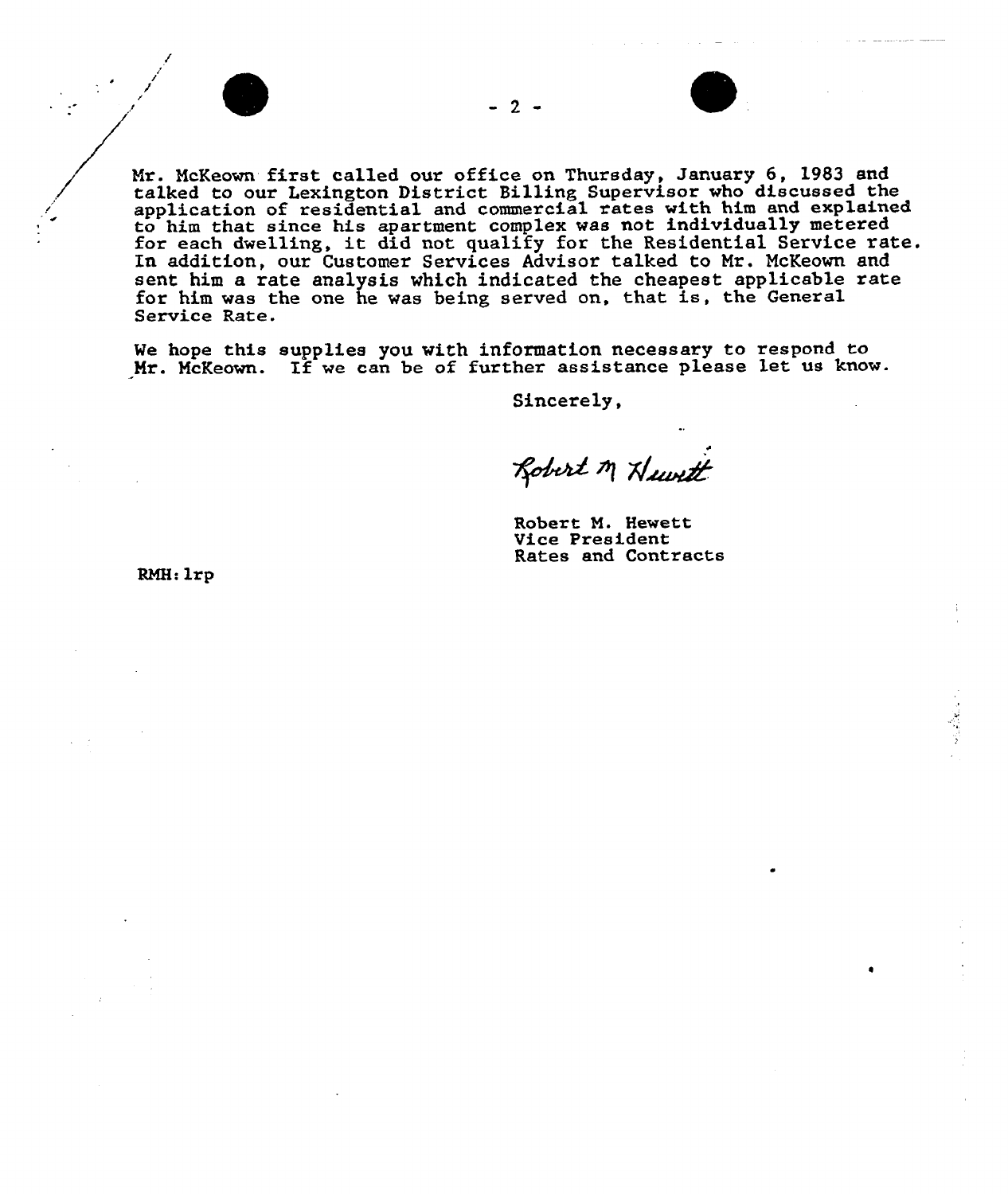P. S. C. No. 10

RULE

 $\int_{\tau}^{\tau}$ 

# (APPENDIX "C"

ELATING TO APPLICATION OF RESIDENTIAL RATE **SCHEDULES** 

### For Electric Service

1. Residential rates are based on service to single family units and are not applicable to multi-family dwellings served through a single meter. Where two or more families occupy a residential building the Company will require, 4s a condition precedent to the application of the residential rate, that the wiring in the building be so arranged as to permit each femily to be earved through a separate meter. In those cases where such segregation of wiring would involve undue expense to the Customer, the Company will allow service to two or more families to be taken through one, "bater; but in this event the energy blocks and minimum bills of the applicable wesdential rate shall be multiplied... by "" the number of families thus served, such number of families to be determined on the basis of the number of kitchens in the building. At the Customer's option, in lieu of the foregoing, electric service rendered to a multi-family residential building through a single meter will be classified as commercial and billed on the basis of service to one Customer under a general service rate applicable.

2. Family unit service shall include usage of electric energy customarily incidental to home occupations, such as the office of a physician, surgeon, dentist, musician or ertiet when such occupation is carried on by the Customer in his residence.

3. A residential building used by a family as a home, which is also used to secommodate roomers or boarders for compensation, will be billed at the residential rate provided it does not exceed twelve rooms in size. Such a residential building of more than twelve rooms used to accommodate roomers or boarders for compensation will be classified as commercial and billed at commercial or general service rates. In determining the room rating of rooming and boarding houses all wired rooms shall be counted except hallways, vestibules, alcoves, closets, bathrooms, lavatories, garrate, attics, storage rooms, trunk rooms, basements, cellars, porches and private garages.

4. Service used in residential buildings occupied by fraternity or sorority organizations associated with educational institutions will be classified as rasidential and billed at the residential rate.

5. Where both residential and general or commercial classes of service are supplied through a single mater such combined service shall be classified as general and billed at the general service rate. The Customer may arrange his wiring so as to separate the general service from the residential service, in which event two meters will be installed by the Company and separate residential and general service rates applied to the respective classes of service.

6. If a ferm Customer's barne, pumphouse or other outbuildings are located at such distance from his residence as to make it impracticable to supply service thereto through his residential meter, the separate meter required to measure service to such remotely located buildings will be considered a separate service contract and billed as a separate Customer on the applicable general service rate.

7. Single phase power service used for domestic purposes will be permitted under residential rates when measured through the residential meter to the extent and subject to the conditions set forth in Motor Rules and Regulations

which are deemed imparative to avoid violent voitage fluctuation which would result in impartment of lighting service.<br>3. No three phase service will be rendered to residential Customers except under enopplement COMMISSION permittius.

JAN 2 8 1962 RATLS AND TARIFFS

Date of Issue: January 15, 1958.

Innued by J. W. Bradley, Vice President Lexington, Kentucky

Date Effective: January 15, 1958 Refiled: September 13, 1981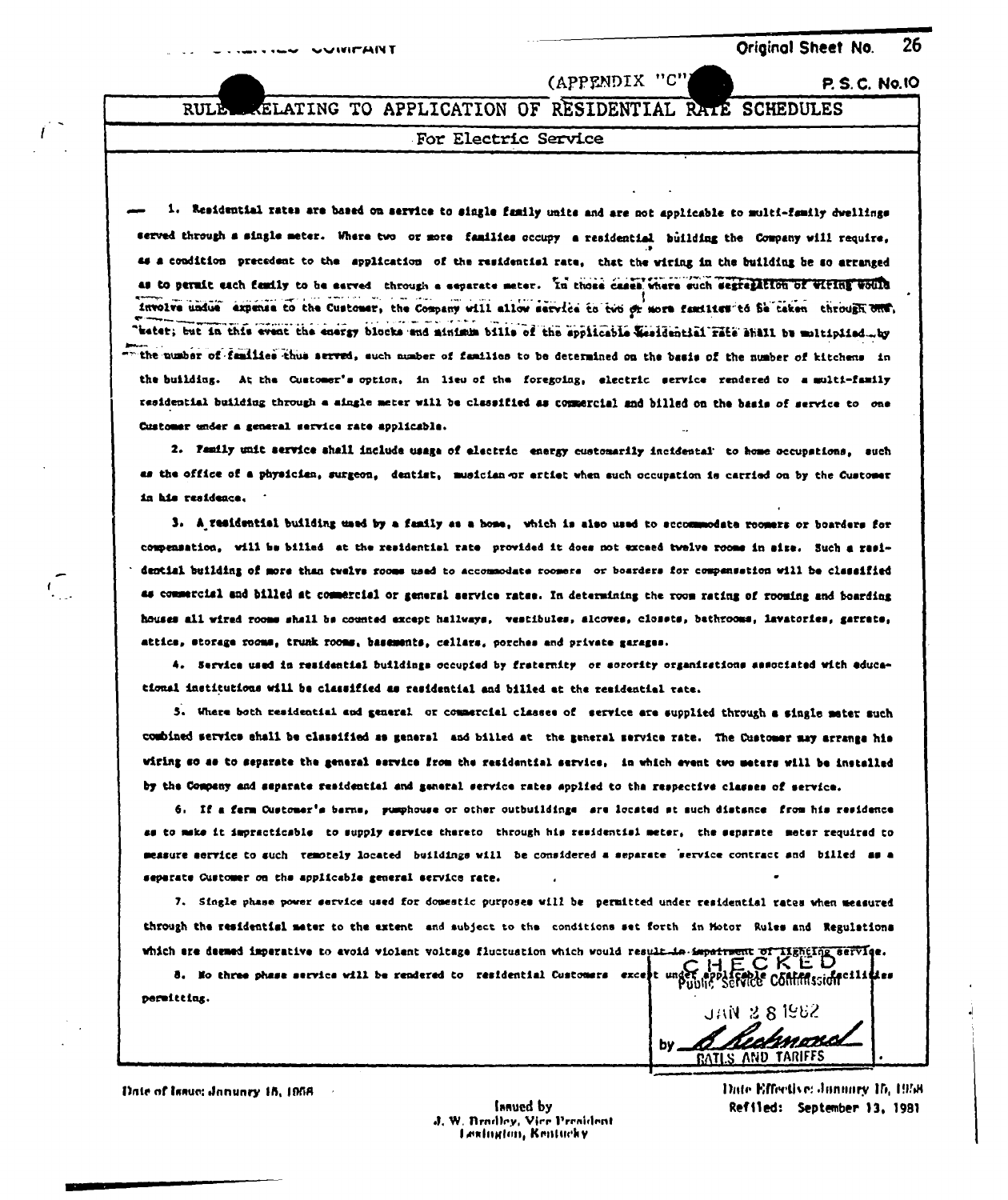**KENTUCKY UTILITIES COMPANY** 



ONE QUALITY STREET LEXINGTON. KENTUCKY 40507

OFFICE OF VICE PRESIDENT

March 28, 1983

Mr. Jack Fisher Public Service Commission 730 Schenkel Lane Frankfort, Kentucky 40602

 $\mathcal{M}$ 

# RECEIVED

MAR 31 1983

Dear Mr. Fisher:

This will comply with your request that we reduce the writtling informa-<br>tion related to you by phone by Mr. Omer a few days go towourning an DIVISION OF PELHE informainquiry you received from Mr. Brian H. McKeown. Mr. McKeown had previously written the Commission by letter dated January 3, 1983. We were asked to respond to the Commission concerning his letter, and did so by letter dated February 10, 1983.

On the Residential Schedule, RS-1, under Availability of Service you<br>will find: Available -- to residences, individual apartments -- :.<br>On Original Sheet No. 25 of our Tariff PSC No. 10 under METERING you will find the following statement; "When service is supplied by Company at more than one delivery point on the same premises each deliver point will be metered and billed seperately on the rate applicable.

Without repeating information already in the above referred to correspondence, Mr. McKeown made reference to paragraph 1 on Original Sheet No. 26 of our Tariff PSC No. 10. Sy this paragraph Mr. McKeown feels he is entitled to service to his twelve unit apartment building on the residential rate RS-1 through the one meter. At the outset this paragraph states "Residential rates are based on service to single family units and are not applicable to multi-family dwellings served through units and are not applicable to multi-family dwellings served through a single meter."

The initial reason for paragraph 1 on Sheet No. 26 is that a number of years ago (prior to 1958) some large old homes were converted into apartments. To rewire these old homes or to segregate the wiring so that individual meters could be used would be very difficult as well as expensive. These homes were initially built for a single family dwelling and were served through one meter. The Company made an exception to individual metering in these few instances. This was the intent and reason for this paragraph and this is the policy the Company has followed ever since. To the best of our knowledge, after a quick check with each division, the Company has never served a building initially constructed as an apartment through one meter and billed for service on the residential rate eithex in total or stepped the residential rate by the number of apartments.